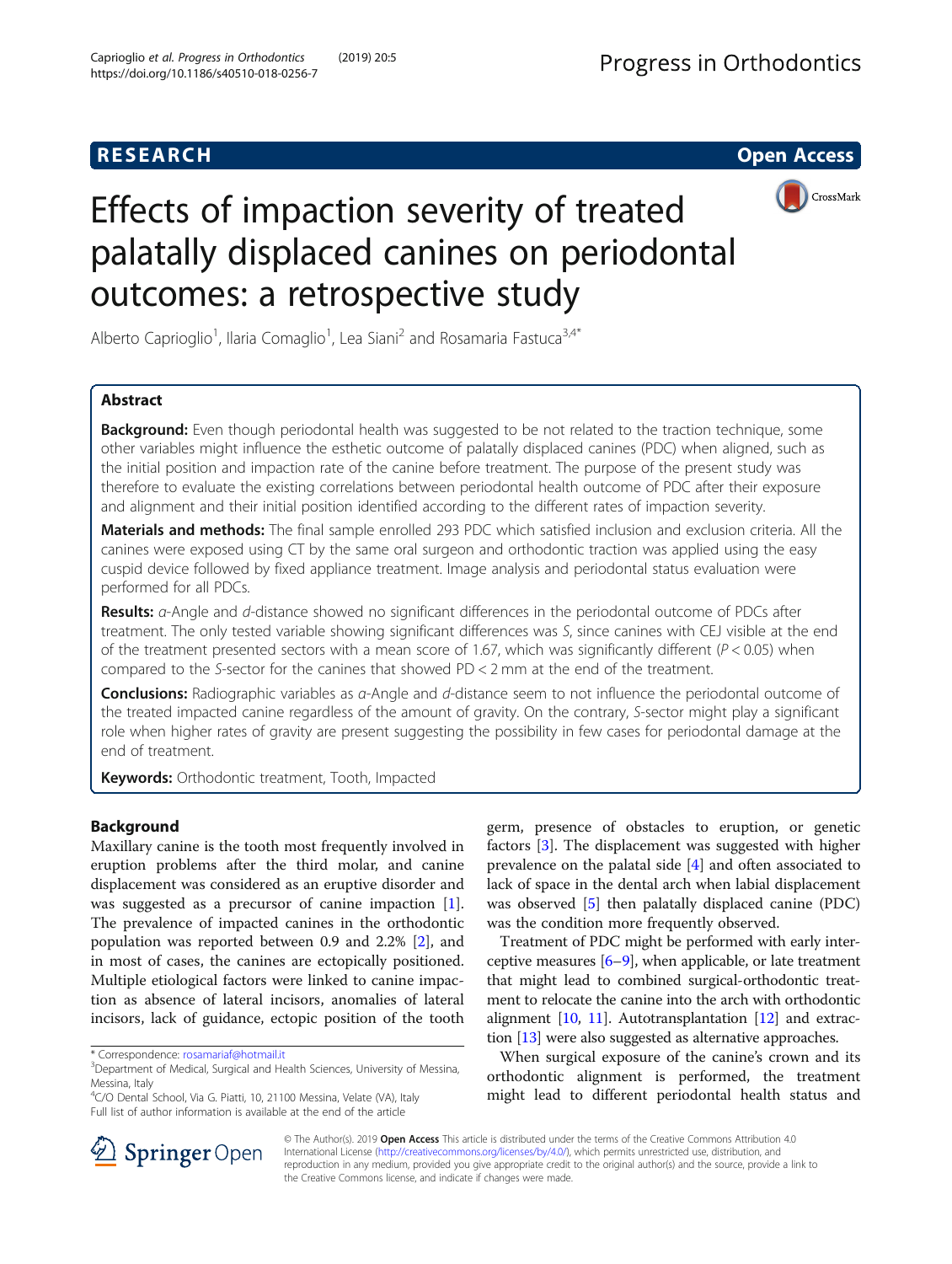often be related to damage of the periodontal supporting structure due to the forced orthodontic eruption of the tooth [[14\]](#page-6-0). As a matter of fact, ectopic impacted canines showed increased plaque and gingival bleeding index, greater pocket depths, reduced attached gingival width, higher gingival levels, increased crown lengths, higher electric pulp testing scores, and reduced bone levels at the end of orthodontic treatment compared to their contralateral teeth with physiologic eruption [[15,](#page-6-0) [16\]](#page-6-0).

Mainly two methods of surgical exposure of the canine were previously described [[10,](#page-6-0) [11](#page-6-0)] comprising open eruption technique (OT) and closed eruption technique (CT). The former technique usually requires the removal of the soft tissue and bone covering the crown of the canine followed by the optional application of a surgical pack, then leaving the impacted canine to spontaneously erupt or bonding an orthodontic attachment on the crown to apply traction [\[17\]](#page-6-0). In this case, healing would take place by second intention [[18\]](#page-6-0). Among the advantages of the OT direct vision for the orthodontist and visual control of the canine movement during treatment [[19\]](#page-6-0), less time for surgery, few cases of reprocessing, better hygiene during treatment, and healthy periodontal tissues after treatment were previously described [[10](#page-6-0), [11\]](#page-6-0).

The CT, on the contrary, always involves raising a full mucoperiosteal flap to expose the canine crown with the bonding of an orthodontic attachment. Then the flap is usually repositioned and the orthodontic traction is applied after complete healing [\[10](#page-6-0), [11](#page-6-0)]. In some cases, the simultaneous removal of the deciduous canine might be performed with the aim of creating a tunnel where the impacted canine can be easily conducted  $[20]$  $[20]$ . Reduction of intraoperative bleeding and better patient comfort during the healing process were suggested as benefits of the CT [[19\]](#page-6-0).

According to the results of recent systematic review and meta-analysis [[11](#page-6-0)], OT was found to be faster in treatment duration and subjected to lower risk of ankylosis compared to CT. Nevertheless, no differences between the two techniques were found regarding canine esthetics and periodontal health outcomes [\[10](#page-6-0)]. Even though periodontal health was suggested to be not related to the traction technique, some other variables might influence the esthetic outcome of the canine when aligned, such as the initial position and impaction rate of the canine before treatment.

The purpose of the present study was therefore to evaluate and compare the existing correlations between periodontal health outcome of PDC and their initial position identified according to the different rates of impaction severity in adolescent patients after their exposure and alignment. The null hypothesis was that no direct correlation exists between the periodontal health of a

treated PDC and its initial rate of impaction, since some other factors might play a key role as surgical technique or treatment management.

## Material and methods

The study sample was selected by retrospective screening of 438 impacted PDC of 406 patients treated by the same expert operator (AC) between January 2001 and January 2018, archived in private practice. As a routine procedure, a signed informed consent for releasing diagnostic records for scientific purposes was obtained from the parents of the patients prior to entry into the treatment. The protocol was reviewed and approved by the Ethical Committee of the University of Insubria (Varese, Italy) (approval no. 725) and procedures followed adhered to the World Medical Organization Declaration of Helsinki.

The inclusion criteria were as follows: (i) unilateral or bilateral PDC, (ii) age comprised between 12 and 16 years old at the start of treatment, and (iii) good quality records. The exclusion criteria were as follows: (i) no follow-up (35), (ii) poor quality records (12), (iii) incomplete records (90), and (iv) controversial cases or missing patients (8). From the initial sample of 438 impacted PDC, the final sample selected 293 PDC of 271 patients which satisfied the inclusion and exclusion criteria (Fig. [1](#page-2-0)). The degree of impaction was not considered at this first stage since the aim was to test all different rates of impaction.

An initial evaluation was performed before the surgical treatment of the PDC (mean age  $13.8 \pm 1.2$ ) and comprised classic orthodontic records (plaster models, pictures, panoramic X-ray, lateral cephalometry). All the patients underwent consecutively the same standardized treatment strategy.

## Surgical procedure and orthodontic device for traction of the impacted canines

All the canines were exposed using CT by the same oral surgeon and orthodontic traction was applied using the "easy cuspid" device  $[21]$  $[21]$  $[21]$ , in order to move the impacted PDC towards occlusal plane. The easy cuspid appliance was suggested as modification of the Jones Jig appliance, originally developed for molar distalization, and combined with the original idea of Jacoby's ballista spring [[4\]](#page-6-0). The major difference is a soldered double terminal with a larger end for insertion into the molar band's headgear tube and a smaller end for the auxiliary tube. A triple-tube molar band is used so that a stabilizing wire can be inserted into the main archwire tube, providing solid anchorage for the traction system [[21](#page-6-0)].

After exposure and traction, canines were aligned by fixed appliance in both arches, according to Roth's prescription with an overall mean treatment duration of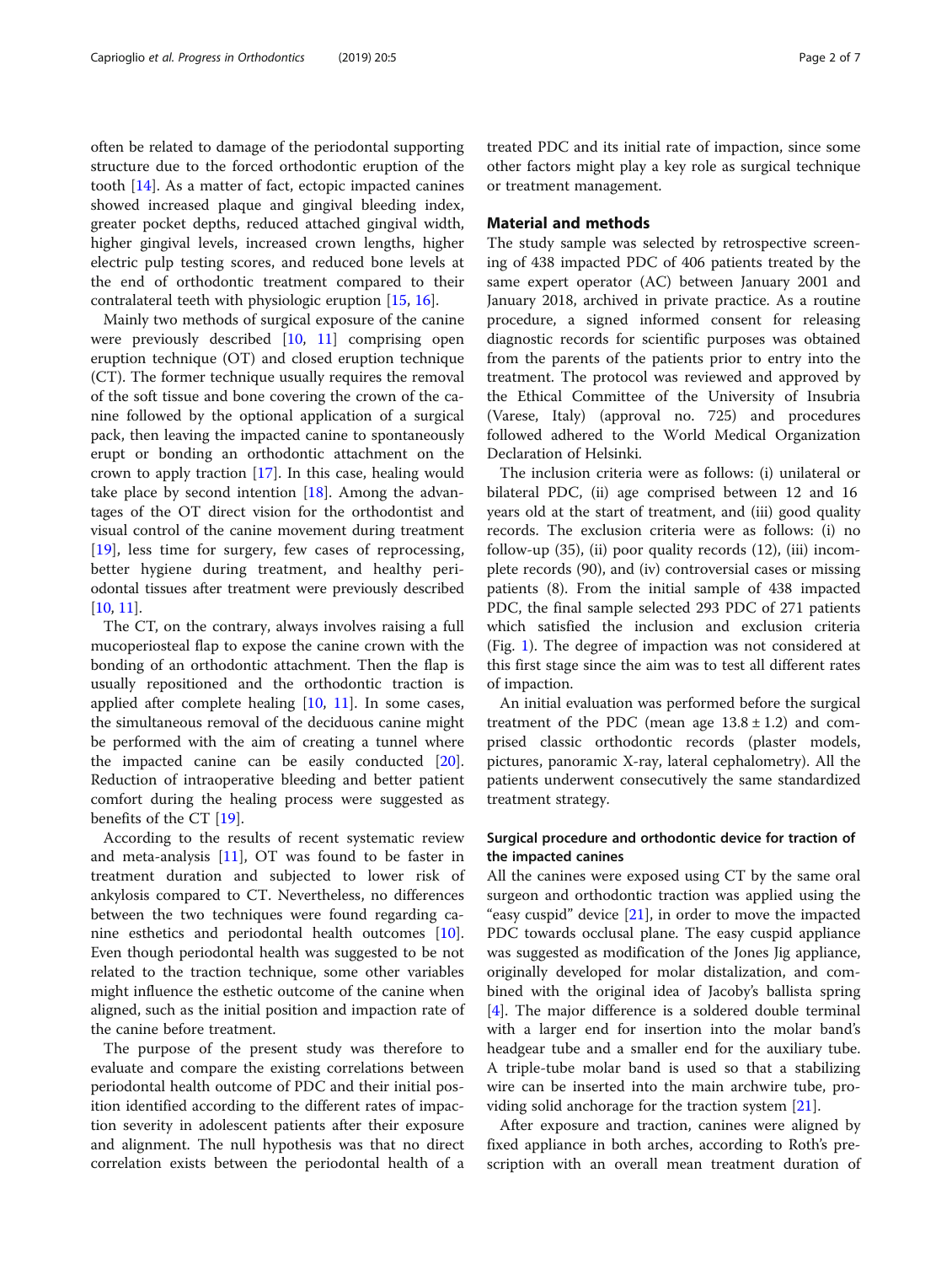<span id="page-2-0"></span>

 $23.12 \pm 6.2$  months. Every patient underwent posttreatment examination of the periodontal status health 4 weeks after fixed appliance removal. Image analysis and periodontal status evaluation were performed for all PDCs as follows.

## Image analysis

Panoramic X-rays performed with the same X-ray machine and by trained technicians were available at the start of the treatment (T1) for all patients. The radiographic parameters that were analyzed to assess the position according to a modified version of Ericson and Kurol's criteria [[2](#page-6-0), [20](#page-6-0), [21](#page-6-0)] (Fig. [2](#page-3-0)) of the PDC were as follows:

• Sector  $(S)$ : area where the cusp of the PDC was located (sector 1: between the inter-incisor median line and the long axis of the central incisor; sector 2: between the long axes of the lateral and central

incisors; sector 3: between the long axes of the lateral incisor and the first premolar);

- $\bullet$  *α-Angle:* the angle formed between the long axis of the impacted canine and the inter-incisor median line (normal value = 20–53°);
- $\bullet$  *Distance (d):* the distance between the peak of the impacted cuspid and the occlusal plane (normal value =  $7-26$  mm).

## Periodontal measurement

The periodontal health was evaluated at the end of the treatment (T2) by the measurements of the following variables:

• Probing depth (PD): the depths of the pocket were measured as the distance between the free gingiva margin to the bottom of the pocket with a standard periodontal probe (Williams probe to an accuracy of 0.5 mm). PD was recorded as the mean at six sites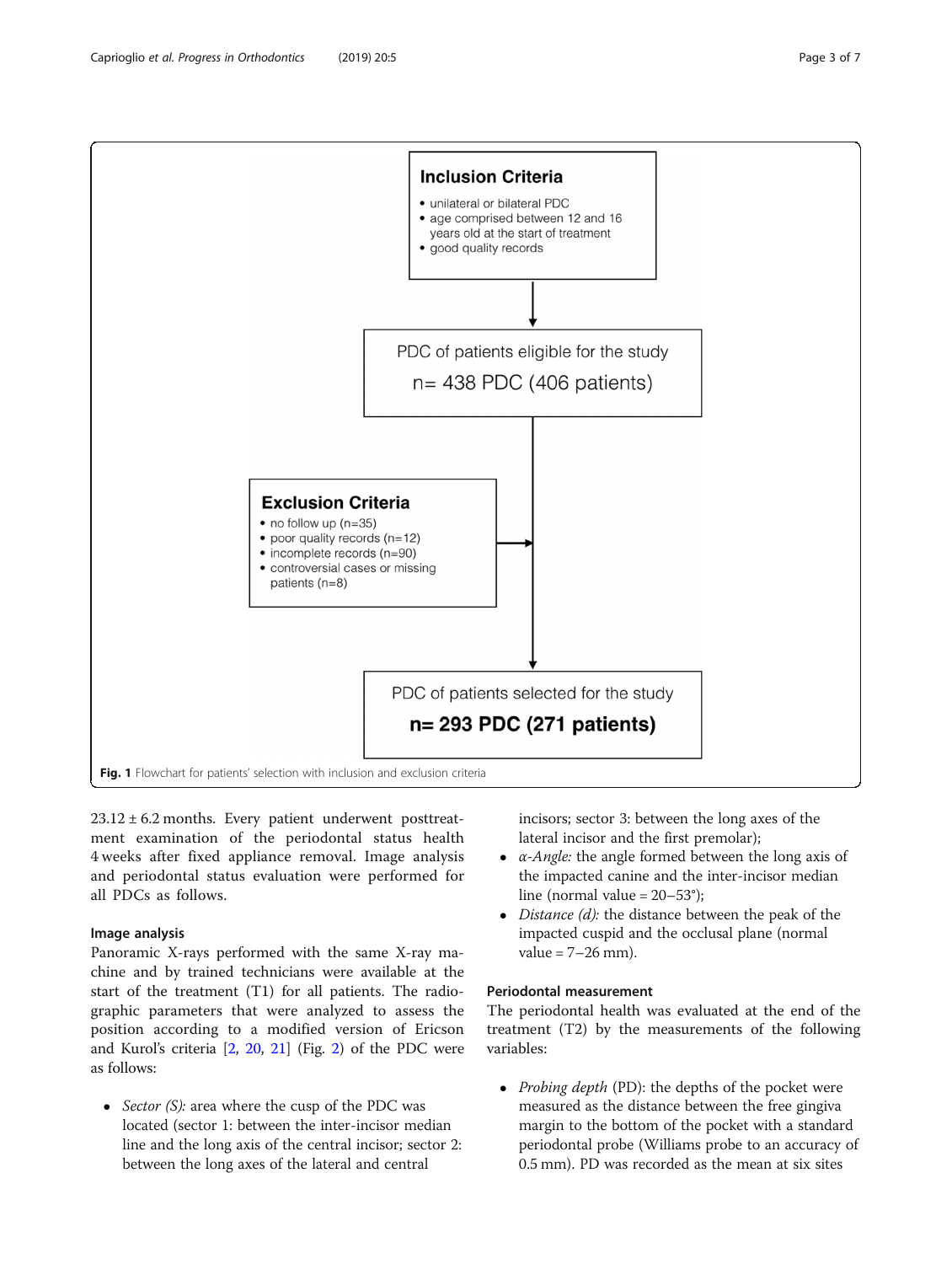<span id="page-3-0"></span>

(mesiobuccal, midbuccal, distobuccal, mesiopalatal, midpalatal, and distopalatal);

• Bleeding index (BI): the buccal surface was scored on a scale of 0 to 1.

After the measurements, all the canines included in the study were divided into three groups according to the PD:  $PD \le 2$  mm (group 1);  $PD > 2$  mm (group 2); and CEJ visible (group 3). Such procedure allowed to compare all the other parameters among the three groups.

## Method error

Tracings on panoramic X-rays were repeated on 25 subjects randomly selected with a month interval by the same trained operator. Intraobserver reproducibility for the image analysis was measured using intraclass correlation coefficient (ICC) for the identification of sector (S),  $\alpha$ -Angle, and distance  $(d)$ .

## Statistical analysis

Sample size was first calculated before selecting the subjects on the basis of previous evidence [\[21](#page-6-0)]. To retrieve beta = 0.80 with alpha set at 0.05, a sample of at least 200 subjects was necessary. Dropout patients should be considered for the retrospective design of the study, then a greater number of patients was enrolled in order to be sure to have at least 200 patients in the final sample. The SPSS software, version 13.0 (SPSS<sup>®</sup> Inc., Chicago, IL, USA) was employed to perform the statistical analysis. The Shapiro-Wilk test confirmed the normal distribution of the data for the tested sample, then parametric tests were used. Means and standard deviations were computed for all the tested variables, and one-way analysis of variance (ANOVA) was used to assess the significance of the differences among the groups according to PD. When significant interactions were seen,  $t$  test was employed for pairwise comparisons among all the possible combinations of the groups (Table [2\)](#page-4-0). A  $p$  value less than 0.05 was used in the rejection of the null hypothesis. A Pearson rho correlation coefficient was then employed to evaluate the strength of the relationship between several tested parameters  $(S, \alpha$ -Angle, and  $d)$  after treatment, respectively, and the PD. Finally, the multiple backward linear regressions were used to estimate association of each tested parameters (explanatory variables) with the PD.

## Results

Intraclass correlation coefficients (r) ranged from 0.95  $(d\text{-distance})$  to 0.99 (S-sector).

Demographic information of the sample is shown in Table [1.](#page-4-0) Mean and standard deviations (SDs) were computed for all tested variables as shown in Table [2](#page-4-0). According to PD, the sample was divided into three groups, as previously described. The three groups had different sample sizes due to the fact that the prevalence of PD > 2 mm and of CEJ visible was significantly lower than the prevalence of  $PD < 2$  mm. Bleeding index (BI) showed very low values for all the groups and the differences among them were not significant. Similar results were found for the variables  $\alpha$ -Angle and  $d$ , since the scores showed similar results for all the groups with no significant differences, even when the variability of the scores was higher such as for  $\alpha$ -Angle where the range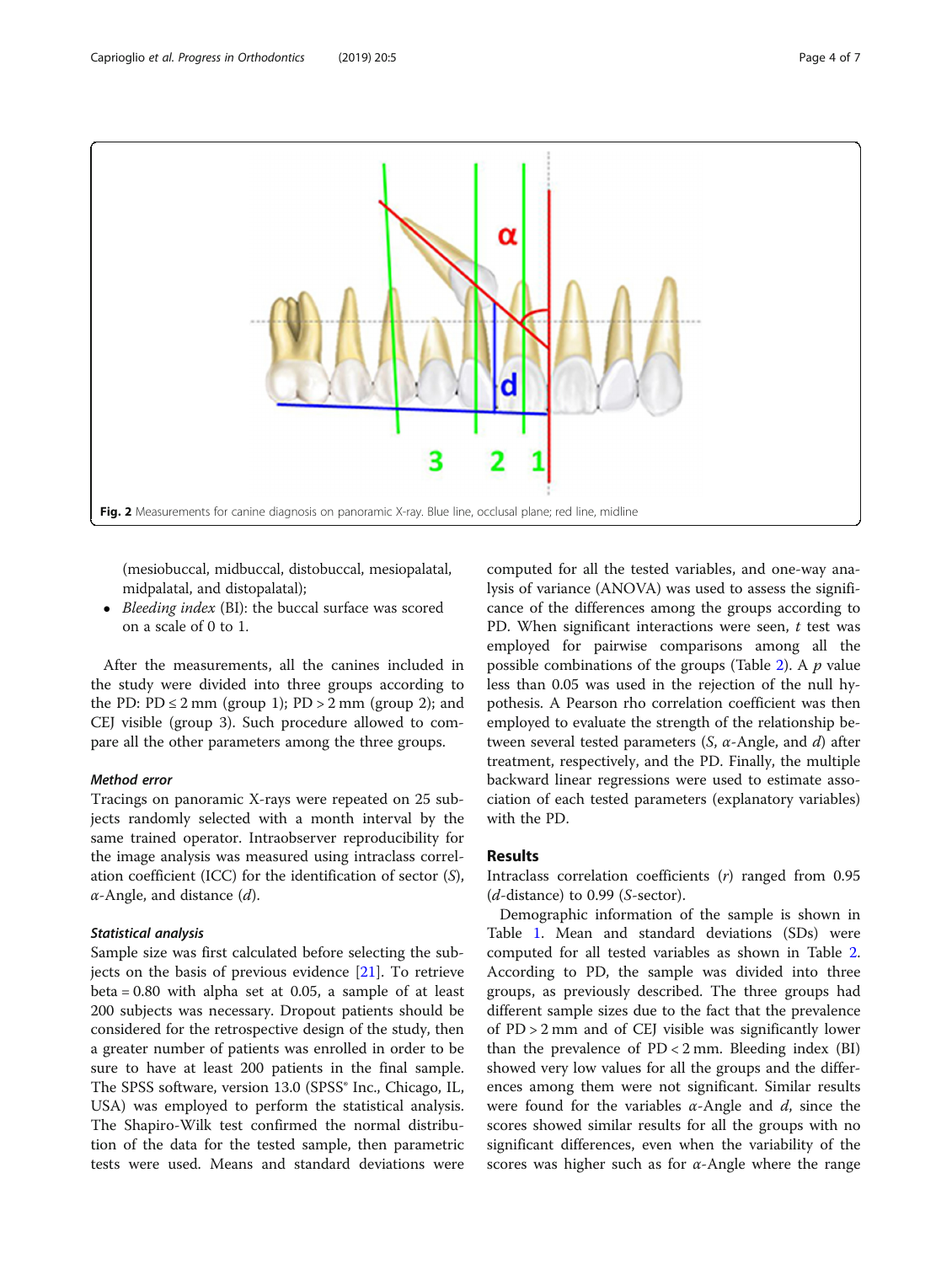<span id="page-4-0"></span>

|                                           | Mean |     | Minimum-maximum |
|-------------------------------------------|------|-----|-----------------|
| Age at the beginning of treatment (years) | 3.8  |     | 12.6–15         |
| Treatment time (months)                   |      | 6.4 | 16.9-29.32      |
|                                           |      |     |                 |

Means and SDs for age at the beginning of treatment and treatment time

was between 19° and 22.67°. The only tested variable showing significant differences was S, since canines with CEJ visible at the end of the treatment presented sectors with a mean score of 1.67, which was significantly different when compared to group 1, where the mean S was of 2.36 for the canines that showed PD < 2 mm at the end of the treatment.

Even though S was the only tested variable showing significant differences among the groups, when tested at the linear regression (Table [3\)](#page-5-0), none of the tested parameters  $(S, \alpha$ -Angle, and  $d)$  after treatment showed significant correlations with PD suggesting a very low influence of these parameters ( $R$  square of the model = 0.12) on the variation of PD at the end of treatment.

## **Discussion**

The purpose of the present retrospective study was to assess the influence of initial position on posttreatment periodontal health of PDC treated by a combined surgical-orthodontic approach using closed flap technique. The considered radiographic variables (S-sector,  $\alpha$ -Angle,  $d$ -distance) were suggested by Ericson and Kurol [[2\]](#page-6-0) with a different diagnostic and prognostic significance according to the phase of development of the dentition estimating the possibility of successful early treatment and combined orthodontic-surgical treatment in patients with PDC [[22](#page-6-0)–[24](#page-6-0)]. According to the present results, the only tested variable showing significant differences in periodontal health outcome of examined PDC was the S-sector. Crescini et al. [\[20](#page-6-0)] previously investigated the pretreatment radiographic features for the periodontal prognosis of treated impacted canines and found no significant influence of S-sector, α-Angle, and d-distance on the periodontal outcomes. Nevertheless, the tested variables resulted significant and useful in the prediction of the duration of active orthodontic traction with precise indications on the variability of the prediction parameters. Stewart et al. [\[25](#page-6-0)] also found that overall treatment duration was affected by the  $d$ -distance of

the impacted canine from the occlusal plane, and Zuccati et al. [\[24](#page-6-0)] reported that the amount of chairside time in patients with impacted canines was proportional to the patient's age, the d-distance, and the S-sector, and it was inversely proportional to the  $\alpha$ -Angle of impaction. The present study replicated similar methods if compared to the study of Crescini et al. [[20\]](#page-6-0), but taking into consideration higher sample of patients and using a different traction device. The results, in fact, were only partially similar to the previous study. Indeed, similar results were detected when normal (PD < 2 mm) or slightly increased PD (PD > 2 mm) was investigated. In those groups of patients, in fact, no significant differences were detected in terms of S-sector, α-Angle, or  $d$ -distance. In the study of Crescini et al.  $[20]$  $[20]$  $[20]$ , only one patient presented with a gingival recession of 1 mm at the final observation, whereas in the present study, six patients exhibited CEJ visible due to recession. This difference might be related to the bigger sample of the present study and allowed to retrieve significant difference in relation to the S-sector in patients with CEJ visible when compared to normal or slightly increased PD. According to the present results,  $\alpha$ -Angle and  $d$ -distance seem to not influence the periodontal outcome of the treated impacted canine regardless of the amount of gravity. On the contrary, S-sector might cover a significant role when higher rates of gravity are present suggesting the possibility in few cases for periodontal damage at the end of treatment. Considerations on treatment duration were not in the aims of the present study and this lack might be considered as a limit.

In the present study, another variable of periodontal outcome was investigated along with PD and it was BI-bleeding index, which resulted in very low and not significant rates after treatment. This index is not only related to the periodontal attachment but might also give information on the oral hygiene status of the patients that was under strict observation for all the patients selected for the present sample.

Table 2 Variables are shown as means and SDs

| Group<br>(n) | Probing depth<br>(PD) | Bleeding index (BI) (score $0 = no$ ; $1 = yes$ ) |      |      | Sector (S1, S2, S3) |       | a-Angle (°) |      | Height (H2, H3, H4) |  |
|--------------|-----------------------|---------------------------------------------------|------|------|---------------------|-------|-------------|------|---------------------|--|
|              |                       | Mean                                              | SD   | Mean | <b>SD</b>           | Mean  | <b>SD</b>   | Mean | <b>SD</b>           |  |
| 1(274)       | $PD < 2$ mm $(1,2)$   | 0.51                                              | 0.50 | 2.36 | 0.75                | 19.00 | 10.87       | 3.09 | 0.81                |  |
| 2(13)        | $PD > 2$ mm $(3;4)$   | 0.43                                              | 0.62 | 1.79 | 0.84                | 16.50 | 11.31       | 2.71 | 0.84                |  |
| 3(6)         | CEJ visible           | 0.33                                              | 0.82 | 1.67 | 0.75                | 22.67 | 11.31       | 2.83 | 0.75                |  |

\* Significant when compared to group 1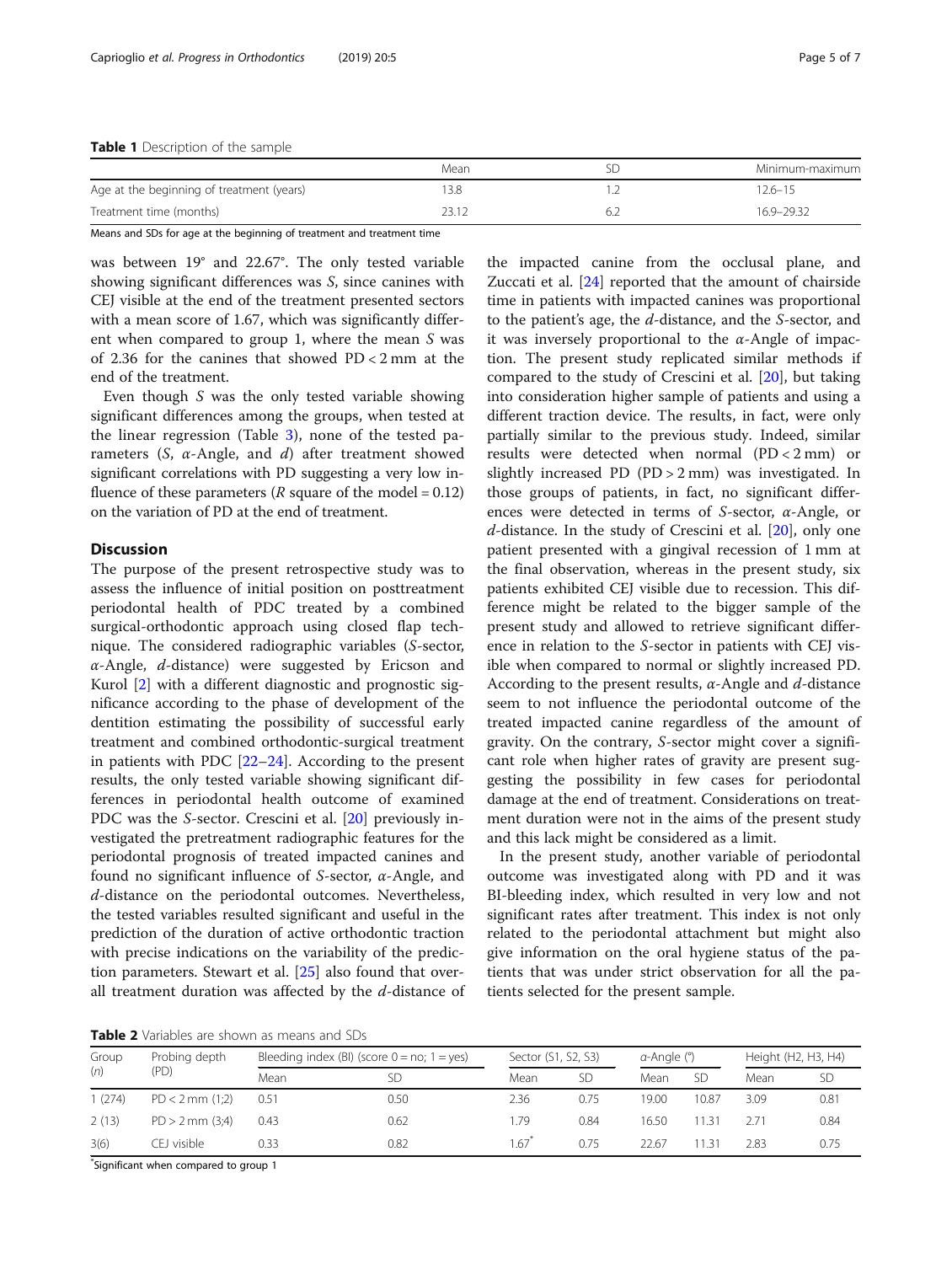<span id="page-5-0"></span>Table 3 Results of the multiple backward linear regression to estimate association of the tested parameters with the PD after treatment ( $n = 293$ )

| Explanatory variable |          |          |       |
|----------------------|----------|----------|-------|
| Sector               | $-0.016$ | $-0.281$ | 0.779 |
| $a$ -Angle           | 0.006    | 0.100    | 0.920 |
| Height               | 0.108    | 1.841    | 0.067 |

β correlation coefficients; R square of the model, 0.12. None of the differences in the tested parameters was significantly associated with PD scores after treatment at the multiple linear regression

The closed flap technique was performed for all the canines treated in the present study by the same surgeon. In literature, the controversy is still open regarding the periodontal outcome of open or closed surgical exposure and subsequent orthodontic alignment of the PDC [\[10,](#page-6-0) [11](#page-6-0)]. Reported periodontal problems included loss of alveolar bone height, increased pocket probing depths, and loss of attached gingivae [\[18\]](#page-6-0). Several authors tended to believe that open flap technique might be detrimental in terms of periodontal outcome if compared to closed technique. On the contrary, some authors suggested lower odds of ankylosis of open flap than closed flap and indicated this possible effect as possible direct effect due to trauma of the periodontal ligament or root cementum by the low-speed bur, chemical trauma from the etching gel [\[10\]](#page-6-0), or the use orthodontic forces of high magnitude or inappropriate direction. Reports form recent trial suggested no significant differences between the two surgical techniques in terms of periodontal outcomes  $[18]$  $[18]$  $[18]$ . As regard for the orthodontic traction employed in the present study, the easy cuspid device was used for all the patients, allowing for a predicable amount of force system during traction with both rigid and extended anchorage system [[21](#page-6-0)].

Limits of the present study might be related to the lack of comparison of periodontal health status of treated PDC with spontaneously erupted contralateral canines [[26,](#page-6-0) [27](#page-6-0)]. Nevertheless, Quirynen et al. [[28\]](#page-6-0) and Crescini et al. [[20](#page-6-0)] suggested no significant differences in the periodontal parameters considered between contralateral and impacted canines according to their results. Moreover, only two periodontal variables (probing depth and bleeding index) were employed in the present study as measurements of periodontal health status of treated PDC. Some other variables might definitely have been useful in the correct evaluation of the periodontal health status such as plaque index, attached gingiva, crown length, gingival abnormality, and alveolar bone levels. This might be considered as a limit of the present study; nevertheless, the use of such a big data pool might have been confusing in the interpretation of results since greater number of variables should have been analyzed and discussed and for this reason, only two variables were considered.

The present study was carried out with image analysis performed on panoramic X-rays, even though cone beam computed tomography (CBCT) nowadays represents an exciting new tool for canine impaction diagnosis and treatment planning [[29\]](#page-6-0). According to a recent systematic review [[30\]](#page-6-0), CBCT was suggested as more accurate than conventional radiographs in localizing maxillary impacted canine, even though no robust evidence was found to support using CBCT as a first-line imaging method for impacted maxillary canine evaluation, but it is indicated when conventional radiography does not provide sufficient information.

## Conclusions

According to the present results, the following conclusions could be drawn when considering palatally displaced maxillary canine treated with closed technique:

- Radiographic variables as  $\alpha$ -Angle and d-distance seem to not influence the periodontal outcome of treated impacted canine regardless of the amount of gravity;
- S-sector might play a significant role when higher rates of gravity are present suggesting the possibility in few cases for periodontal damage at the end of treatment.

The present results should be limited to palatally displaced maxillary canines, since buccally displacement might involve different variables and outcomes as well as different treatment choices and success rate.

## Acknowledgements

Not applicable.

#### Funding

No funding.

#### Availability of data and materials

Authors are not sharing their data in order to respect the privacy of the participants.

#### Authors' contributions

AC designed the study, treated all the patients, and revised the article critically for important intellectual content. IC drafted the manuscript. LS helped in drafting the manuscript and revised the article critically for important intellectual content. RF performed the data collection and statistical analysis and revised the manuscript. All authors read and approved the final manuscript.

#### Ethics approval and consent to participate

As a routine procedure, a signed informed consent for releasing diagnostic records for scientific purposes was obtained from the parents of the patients prior to entry into the treatment. The protocol was reviewed and approved by the Ethical Committee of the University of Insubria (Varese, Italy) (approval no. 725) and procedures followed adhered to the World Medical Organization Declaration of Helsinki.

#### Consent for publication

Not applicable.